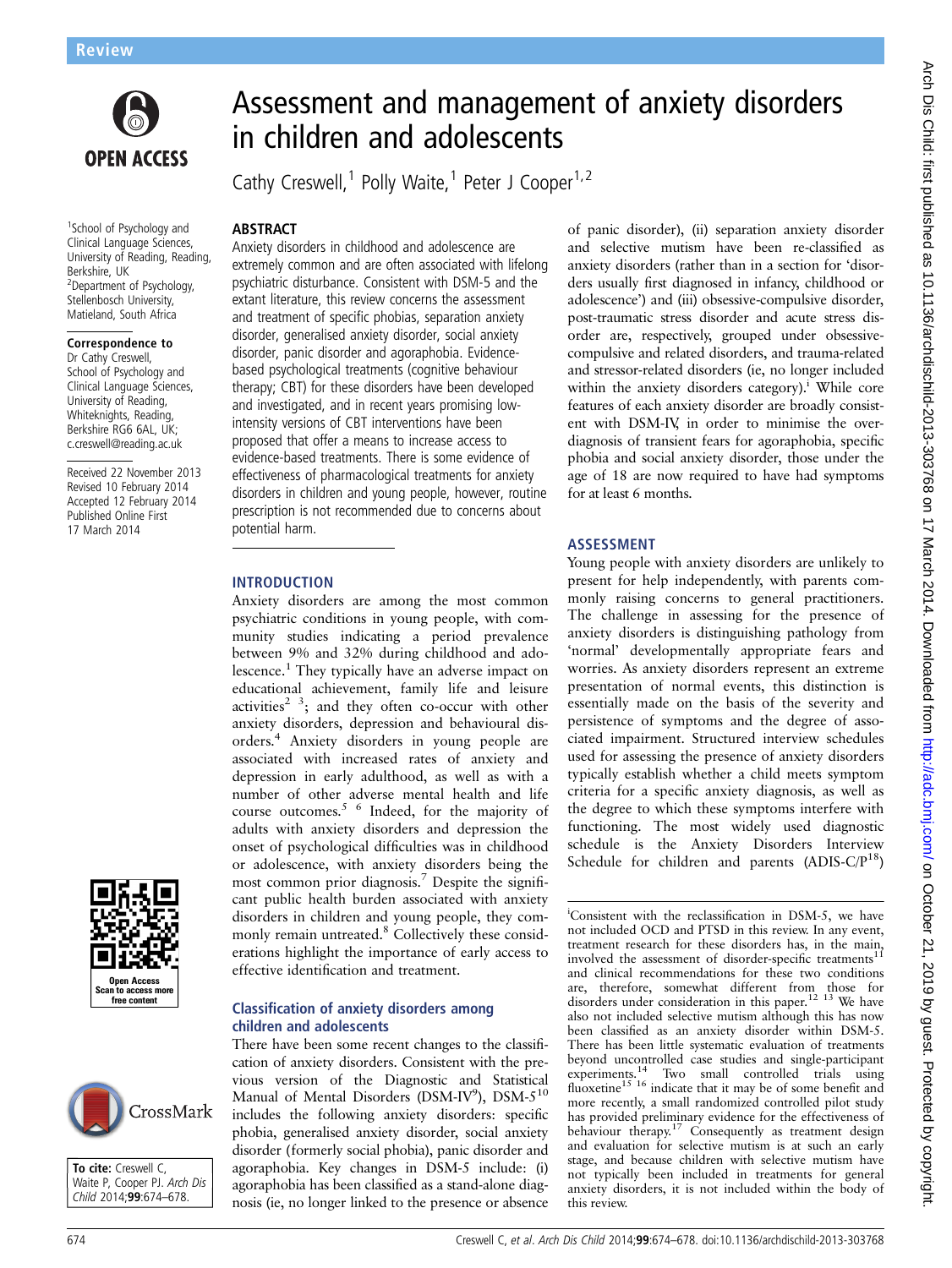**Bibliotherapy** 

Promising evidence is emerging of impressive clinical gains using low-intensity CBT for child anxiety delivered by parents. Notably, in an Australian study, the simple provision of a workbook for parents was associated with recovery in 26% of anxious children aged 6–12 years, compared to 7% who received no treatment.<sup>26</sup> The addition of therapist support, however, has been found to be associated with substantially higher recovery rates. Lyneham and Rapee,<sup>27</sup> for example, in a study of the treatment of childhood anxiety in a rural Australian population, supplemented a workbook for parents with nine scheduled weekly phone calls or emails. Almost 90% of children no longer met diagnostic criteria for their primary anxiety disorder following treatment, and gains were maintained at a 12-month follow-up. Notably, in a further Australian study of the treatment of anxious children, no difference in child outcome was found between bibliotherapy delivered via parents (supported by a 2-h group plus regular phone calls) compared to outcome following twelve 60–90 min sessions of CBT delivered with parents and children.<sup>28</sup> A similar approach has recently been applied with a referred population from a UK National Health Service setting.<sup>29</sup> A sample of anxious children (of non-anxious mothers) received an intervention where parents were given a CBT manual<sup>30</sup> and 5 h 20 min contact (face-to-face sessions and telephone reviews) with a therapist to help them apply the manual's principles. Immediately following the intervention 50% of children were free of their primary diagnosis (double the rate in the waitlist control group), increasing to over 70% at 6-month follow-up. Notably, in this study, level of therapist experience was unrelated to child outcome, suggesting that this low-intensity approach can be delivered effectively by novice therapists. Together these studies suggest that therapist guided bibliotherapy, delivered via parents, is an effective and efficient treatment for child anxiety.

# E-therapies

Two computerised treatment programmes for childhood anxiety disorders have been developed and systematically evaluated: BRAVE for Children-Online<sup>31</sup> and Camp-Cope-A-Lot: The Coping Cat.<sup>32</sup> Both programmes involve the child completing 10–12 computerised CBT sessions, with some additional sessions for parents. Sessions are therapist-supported. In BRAVE for Children-Online, the therapist provides weekly personalised emails and one telephone call to help the child plan their exposure hierarchy. In Camp-Cope-A-Lot, the therapist is present for six sessions and assists in implementing exposure tasks. In studies of both approaches computerised treatment was superior to the waitlist and received high patient satisfaction ratings. March et  $al^{31}$  found that 30% of the children who received BRAVE for Children-Online were free of their primary diagnosis immediately post-treatment; however, few children had completed all therapy sessions. By 6-month follow-up, when 62% of children had completed all sessions, 75% of recruited participants were free of their primary diagnosis. Khanna and Kendall<sup>32</sup> found Camp-Cope-A-Lot to be as effective as face-to-face CBT; 81% were free of their primary diagnosis at post-treatment with progress maintained at 3-month follow-up.

Three computerised treatments designed specifically for anxious adolescents have been evaluated: BRAVE for Teenagers-Online,<sup>33</sup> Cool Teens<sup>34</sup> and Think, Feel Do.<sup>35</sup> Spence et  $al^{33}$  compared BRAVE for Teenagers-Online to individual, clinic-based CBT and found no differences between groups posttreatment and at follow-up assessments. By the 12-month

which follows DSM-IV criteria. Questionnaire measures with normative data also provide a useful indication of whether symptoms are present at a clinical level. While there are no brief screening measures for use with children and young people, parent and child report measures such as the Revised Children's Anxiety and Depression Scale  $(RCADS<sup>19</sup>)$  and the Spence Children's Anxiety Scale (SCAS<sup>20</sup>) contain scales that broadly align with diagnostic categories. These tools are valuable in helping to identify clinical levels of anxiety among young people (as diagnostic cut-offs are available) and they can be useful in monitoring progress through treatment. Although National Institute of Health and Care Excellence (NICE) guidelines relating to anxiety disorders principally relate to adults, the recent NICE guideline for the assessment and treatment of social anxiety disorder $21$  highlights a number of considerations for assessment with young people which can be applied across the anxiety disorders. It is noted, in particular, that once potential concerns relating to anxiety have been identified in a young person, a comprehensive assessment should be conducted by an appropriate healthcare professional. This should include an opportunity for interviewing the young person on their own; and it should also involve interviewing a parent, carer or other adult who knows the child well and can report on current and past behaviour. Since there is a high level of comorbidity in young people with anxiety disorders, it is essential to assess for possible co-existing mental health problems, neurodevelopmental conditions, drug and alcohol misuse, and speech and language problems.

#### MANAGEMENT

The most commonly evaluated treatments for anxiety disorders in children and adolescence are psychological approaches, especially cognitive behaviour therapy (CBT). One of the first manualised CBT programmes for the treatment of anxiety disorders in young people was Kendall's 'Coping Cat'.<sup>22</sup> This includes components concerned with psycho-education, identification and modification of negative automatic thoughts, exposure to feared stimuli, problem solving, and training in coping skills. Most programmes subsequently developed are heavily influenced by 'Coping Cat'.

The great majority of young people with anxiety disorders do not access clinical services.<sup>23</sup> This is likely to be the result of a lack of awareness and knowledge, lack of appropriate local services, long waiting lists for treatment, competing family time commitments and a paucity of trained professionals. In line with guidance for increasing access to treatment in adult populations,<sup>24</sup> recent therapeutic innovations have focused on brief or low-intensity versions of CBT that can be delivered by nonspecialists, with the ultimate aim of delivering treatment within a stepped-care framework. The logic here is to deliver brief, relatively simple, first-line treatments routinely to service users with a relatively good prognosis, reserving more intensive treatments for those who do not respond to the first-line treatment and those whose prognostic profile indicates that they require more input. $25$ 

#### Low-intensity interventions for anxiety disorders in childhood and adolescence

Two low-intensity approaches have been subjected to systematic evaluation: (i) brief treatments in which parents are guided to work through a book that instructs them on how to help their child overcome their difficulties with anxiety ('bibliotherapy') and (ii) treatments delivered via computerised platforms ('e-therapies').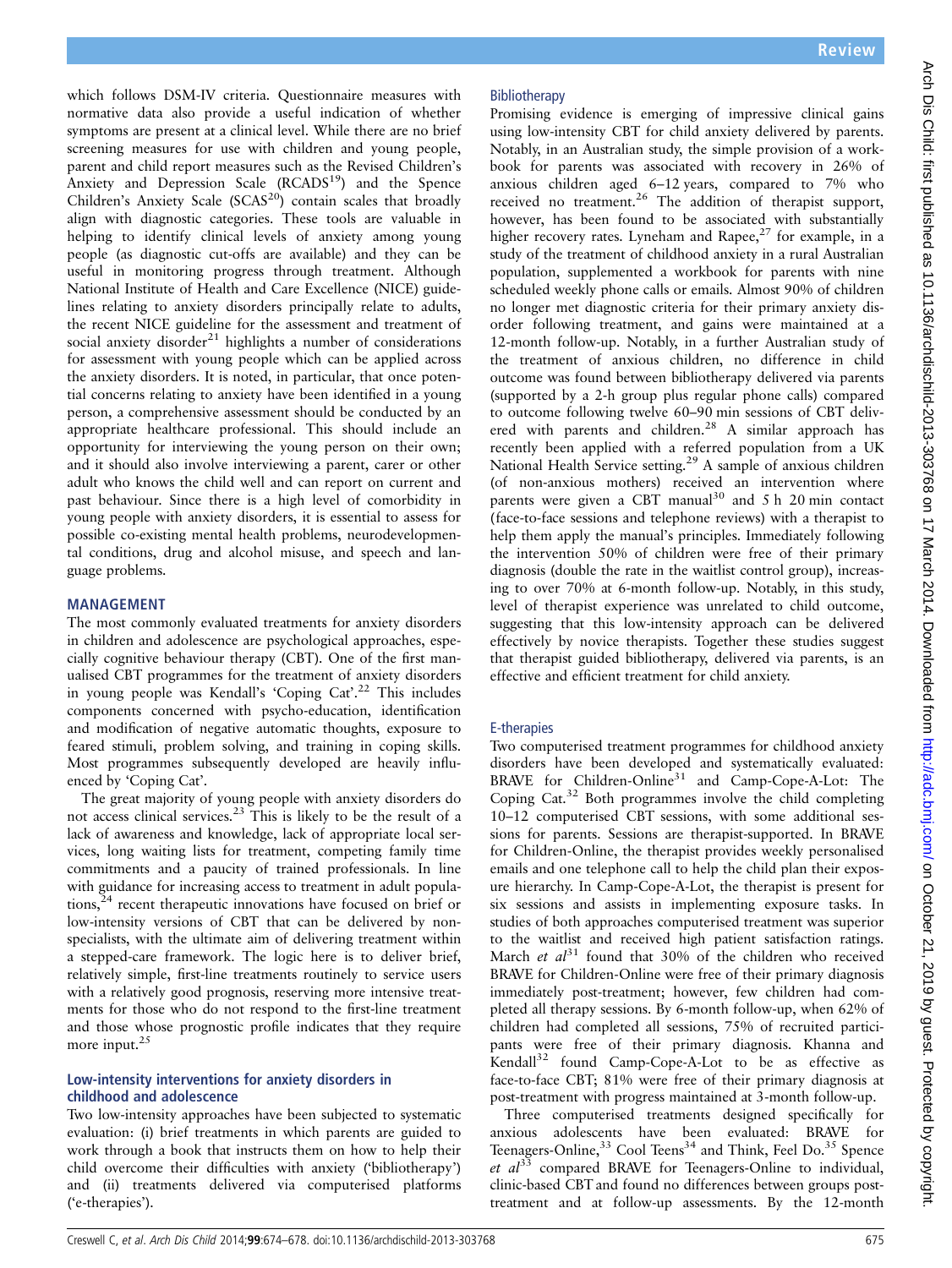follow-up, 68% of those who received the online treatment were free of their primary anxiety disorder diagnosis. In Cool Teens, the adolescent undertakes 12 sessions via a CD-ROM, with parent support and regular telephone calls from a therapist. Wuthrich et  $al^{34}$  compared Cool Teens with a waitlist and found similar end of treatment results to the Spence et  $al^{33}$ ; however, in contrast to Spence, there was deterioration by the 3-month follow-up. Finally, encouraging preliminary findings have been obtained using the Think, Feel, Do programme in relation to symptoms of social anxiety.<sup>35</sup> Taken together, these studies suggest that e-therapies may be a promising low-intensity approach for the treatment of anxiety disorders in children and adolescents.

## High-intensity interventions for anxiety disorders in childhood and adolescence

More intensive treatments for childhood anxiety, typically involving 9–20 face-to-face CBT treatment sessions, have been subjected to extensive evaluation. In a Cochrane review, James et  $al^{36}$  identified 41 systematic evaluations of CBT with children and young people with anxiety disorders aged above four and below 19 years of age. The odds ratio (OR) for remission across these studies was 0.13 for CBT versus waiting list controls, with CBT effective in over 59% of cases compared to 18.4% in controls. Method of treatment delivery (ie, individually with the child, in a group, or with parents/the family) was not systematically related to outcome. Notably, eight of these studies included an active therapeutic comparison condition (eg, educational support) and, collectively, these studies did not show superior outcomes for those receiving CBT. While one could not, therefore, conclude from the current evidence base that CBT is the most effective form of treatment, it is the only treatment with an adequate evidence base to support its general application.

The majority of randomised controlled trials to evaluate CBT for anxiety disorders in young people have included children over 7 years of age. The extent to which CBT is applicable to younger children has been debated. It has been questioned whether young children have the cognitive capacities to benefit from the cognitive components of treatment; and it has been noted that the modification of young children's behaviour is heavily reliant on parental influences. Nevertheless, some positive findings have been reported with young children. Hirshfeld-Becker et  $al^{37}$  demonstrated the effectiveness of a parent and child programme for the treatment of 4–7-year-old children with an anxiety disorder, as did Waters, Ford, Wharton and Cobham38 with 4–8-year-old children. In the latter study similar outcomes were found whether the treatment was delivered with parents and children or with parents alone. A group CBT programme delivered solely to parents has also been shown to be effective for 2–9-year-old children with anxiety disorders.<sup>39</sup>

The studies described above have typically included children with a range of anxiety disorders. This is partly driven by theoretical considerations, in that there are no well-validated diagnosis-specific models of the maintenance of disorder in children and young people; and partly for practical reasons, in that there is such a high level of comorbidity between the anxiety disorders.40 There has been some recent suggestion, however, that disorder-specific treatments may be associated with better outcomes for some disorders, especially social anxiety disorder. Indeed, a number of recent reports have noted that children and young people with social anxiety disorder do not make as substantial gains from generic treatment as those with other anxiety disorders.41–<sup>43</sup> Correspondingly, recent meta-analyses have

revealed better outcomes for young people with social anxiety disorder following disorder-specific compared to generic treatments.<sup>11 44</sup> These 'specific' treatments have typically included the addition to generic treatments of social skills training and opportunities for peer interactions. There has been some interest in specific treatments for other conditions, such as specific phobias<sup>45</sup> and separation anxiety disorder.<sup>46</sup> For separation anxiety disorder no clear advantage over generic treatments has emerged to date.<sup>46</sup> For specific phobias, direct comparisons with generic treatments have not been conducted; however, some evidence suggests that taking an especially focused approach may allow for particularly rapid treatment. Thus, brief exposure-based treatment has been found to be effective compared to an active (education support) control, with 55% of children being free of their specific phobia after a single treatment session.<sup>45</sup>

#### Considerations for good practice in the delivery of psychological interventions for children and young people with anxiety disorders

The recent NICE guidelines for the assessment and treatment of social anxiety disorder<sup>21</sup> set out treatment principles for working with children and young people that apply well across the anxiety disorders. Specifically, it is noted that all interventions should be delivered by competent practitioners who receive regular, high-quality supervision that is informed by routine monitoring of treatment progress from each treatment session. The content of treatment should be based on relevant evidence-based treatment manuals, and adherence to these manuals should be monitored and evaluated in supervision, for example, using video or audio recordings of treatment sessions. Therapists should be aware of the potential impact of the child's home, school and wider social environment on the maintenance and treatment of anxiety disorders, so should work with the child or young person's parents, teachers or peers, as appropriate, to create an environment that supports the goals of treatment.

# Medication

There is some evidence that medication can be effective in treating anxiety in children and adolescents, at least in the short term. A recent meta-analysis<sup>47</sup> showed anxiolytic medication to be associated with a significantly greater clinical response than a placebo drug (58.1% vs 31.5%). Selective serotonin reuptake inhibitors (SSRIs) are regarded as the pharmacological treatment of choice for anxiety disorders in children and adolescents because of their effectiveness and safety profile. It is important to note that benzodiazepines have not been systematically evaluated in children and adolescents and, in view of concerns about dependency and side effects,<sup>48</sup> their use is not recommended.<sup>21</sup>

The relative effectiveness of psychological and pharmacological treatments for anxiety disorders in children and young people has been assessed in two trials. Beidel et  $al^{49}$  compared SSRIs to CBT in the treatment of social anxiety disorder in children and adolescents (7–17 years) and found CBT to be more effective than fluoxetine at the end of the treatment phase; however, Walkup et  $al^{50}$  in a sample of children and young people with a range of anxiety disorders, found no difference in outcome immediately after treatment between those treated with sertraline and those treated with CBT. Walkup and colleagues did, however, find the combination of sertraline and CBT to be more effective than either treatment alone. In the latter study, by 24 weeks after the end of acute treatment (with ongoing maintenance of sertraline or CBT booster sessions),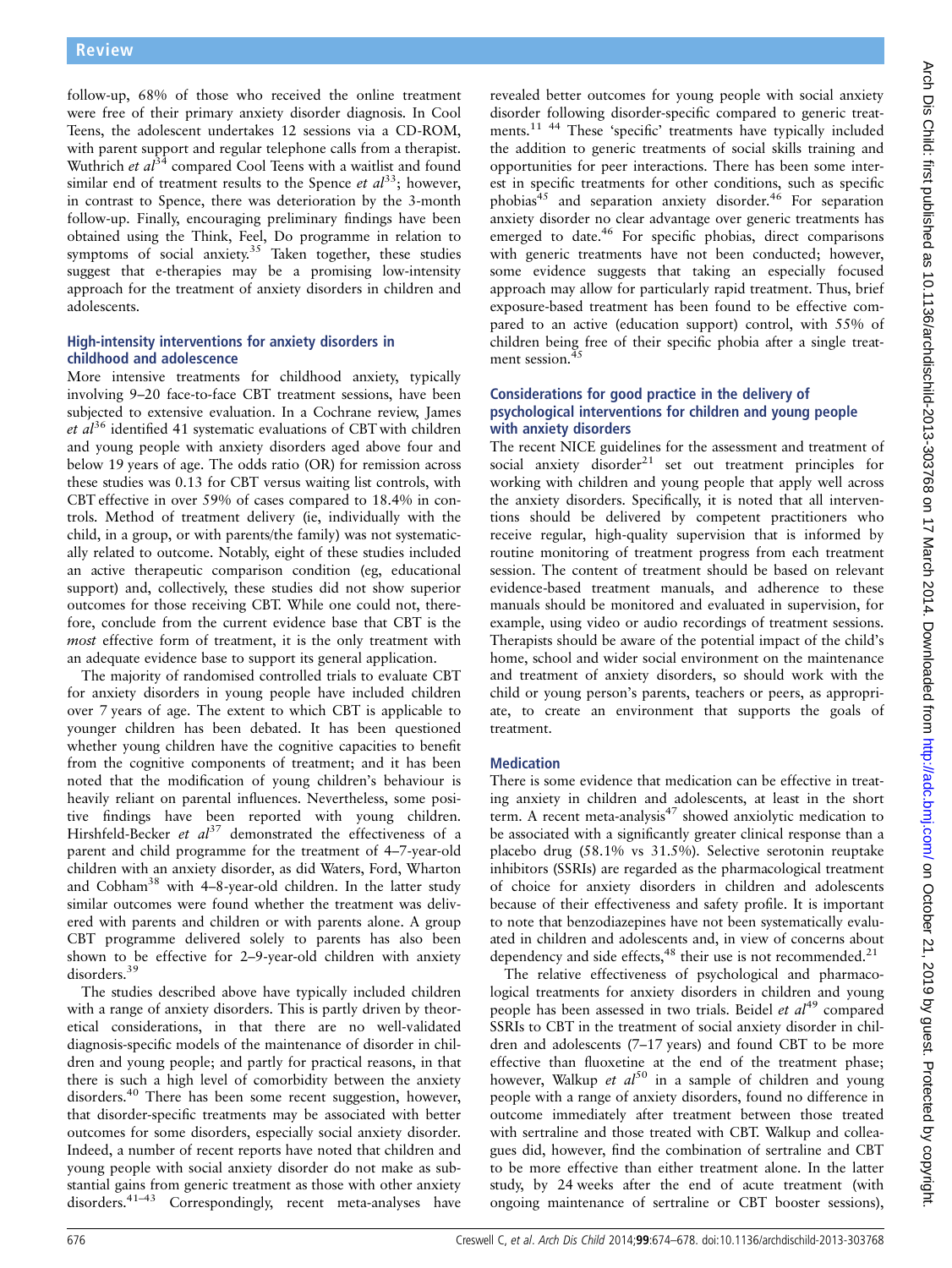there continued to be no significant differences between CBT and sertraline, although the advantage of the combined treatment had attenuated somewhat.<sup>51</sup>

These recent findings suggest that CBT, sertraline and their combination are all possible options for the treatment of childhood anxiety disorders. However, several important questions concerning the use of anxiolytic medication in children remain unanswered. Thus, it is unclear if there is an age below which medication would be contraindicated; it is uncertain what the duration of treatment should be; and, most notably, it is unknown what the clinical consequences are of stopping a course of medication.48 As a result of these uncertainties, together with parental preference for psychological over pharmacological interventions for their children,<sup>52</sup> the NICE guidelines for social anxiety disorder $21$  recommend that medication should not be routinely offered to children and young people and that psychological treatment should be considered the first-line treatment. Although NICE is yet to report on the non-social forms of anxiety disorders in childhood and adolescence, there is nothing in the literature to suggest that their conclusion will be different concerning the use of anxiolytic medication in these other forms of anxiety disorder.

#### FUTURE DIRECTIONS FOR CLINICAL RESEARCH

There is now convincing evidence that with good psychological treatment the majority of children and young people with anxiety disorders will show favourable outcomes. Little is known, however, about why treatment is sometimes ineffective. Recently several independent predictors of treatment outcome from CBT have been identified: gender, primary anxiety severity, comorbid mood and externalising disorder, and the genetic factors 5HTTLPR, NGF rs6330.<sup>53</sup> The clinical utility of these predictors remains to be determined. Notably, studies to date have been limited in terms of consideration of ethnicity and culture, and the extent to which treatment applies across cultures remains to be established. Further, the extent to which treatments apply to those with comorbid conditions is also yet to be firmly established. James et  $al^{36}$  identified six studies of the treatment of anxiety disorder among children and young people with autistic spectrum disorders and found significant reductions in anxiety diagnoses compared to a waitlist control condition. The interventions were typically modified to include more applied behavioural analysis and greater repetition of material over more sessions. These studies are encouraging in demonstrating that, with appropriate adaptation, existing treatments can be effectively applied to broader populations that those typically included in treatment trials. Finally, further research is required to determine whether children and young people who do not respond to CBT may benefit from subsequent pharmacotherapy, in the short and long term.

#### SUMMARY AND CONCLUSIONS

Anxiety disorders in childhood and adolescence are common, often stable and present a risk for lifelong psychiatric disturbance. It is a cause for concern that, despite the existence of evidence-based interventions, the majority of children and young people with anxiety disorders do not access treatment. Numerous trials have now supported the effectiveness of CBT for childhood anxiety disorders, compared to a waitlist condition. In recent years, a number of promising low-intensity CBT-based treatments have been developed and evaluated that offer a mechanism for increasing access to evidence-based treatment for children and young people with anxiety disorders. While there is some evidence for the effectiveness of SSRI

medication, this is to be weighed up against the potential risk of harm in this age group, and the fact that so many questions concerning administration remain unanswered. In view of these concerns, recent guidelines state that pharmacological treatments should not be offered routinely to children and young people.

Acknowledgements The authors thank Emma Whitty for help with preparing the manuscript.

Contributors All authors contributed to the conception of the work, literature review and interpretation and drafting the manuscript. All authors have given final approval of the version to be published and agree to be accountable for all aspects of the work.

Funding PW is supported by MRC Clinical Training Fellowship (G1002011).

Competing interests None.

Provenance and peer review Commissioned; internally peer reviewed.

Open Access This is an Open Access article distributed in accordance with the terms of the Creative Commons Attribution (CC BY 3.0) license, which permits others to distribute, remix, adapt and build upon this work, for commercial use, provided the original work is properly cited. See: [http://creativecommons.org/licenses/](http://creativecommons.org/licenses/by/3.0/) [by/3.0/](http://creativecommons.org/licenses/by/3.0/)

#### **REFERENCES**

- 1 Essau CA, Gabbidon J. Epidemiology, comorbidity and mental health service utilization. In: Essau CA, Ollendick TH, eds. The Wiley-Blackwell handbook of the treatment of childhood and adolescent anxiety. 1st edn. Chichester: Wiley-Blackwell, 2013:23–42.
- 2 Ezpeleta L, Keeler G, Erkanli A, et al. Epidemiology of psychiatric disability in childhood and adolescence. J Child Psychol Psychiatry 2001;42:901-14.
- 3 Essau CA, Conradt J, Petermann F. Frequency, comorbidity and psychosocial impairment of anxiety disorders in German adolescents. J Anxiety Disord 2000;14:263–79.
- 4 Lewinsohn PM, Zinbarg R, Seeley JR, et al. Lifetime comorbidity among anxiety disorders and between anxiety disorders and other mental disorders in adolescents. J Anxiety Dis 1997;11:377–94.
- 5 Pine D, Cohen P, Gurley D, et al. The risk for early adulthood anxiety and depressive disorders in adolescents with anxiety and depressive disorders. Arch Gen Psychiatry 1998;55:56–64.
- Woodward LJ, Fergusson DM. Life course outcomes of young people with anxiety disorders in adolescence. J Am Acad Child Adolesc Psychiatry 2001;40:1086–93.
- 7 Kim-Cohen J, Caspi A, Moffitt TE, et al. Prior juvenile diagnoses in adults with mental disorder: developmental follow-back of a prospective-longitudinal cohort. Arch Gen Psychiatry 2003;60:709–17.
- Essau CA. Frequency and patterns of mental health services utilization among adolescents with anxiety and depressive disorders. Depress Anxiety 2005;22:130–7.
- 9 American Psychiatric Association. Diagnostic and statistical manual of mental disorders. 4th, text rev, edn. Washington, DC: American Psychiatric Association, 2000.
- 10 American Psychiatric Association. Diagnostic and statistical manual of mental disorders. 5th edn. Arlington, VA: American Psychiatric Publishing, 2013.
- 11 Reynolds S, Wilson C, Austin J, et al. Effects of psychotherapy for anxiety in children and adolescents: a meta-analytic review. Clin Psychol Rev 2012;32:251–62.
- 12 NICE. Obsessive compulsive disorder (OCD) and body dysmorphic disorder (BDD) (CG31). [nice.org.uk/CG31:](nice.org.uk/CG31) [NICE guideline]; 2005.
- 13 NICE. Post-traumatic stress disorder (PTSD) (CG26).<http://www.nice.org.uk/CG26>: [NICE guideline]; 2005.
- 14 Viana AG, Beidel DC, Rabian B. Selective mutism: a review and integration of the last 15 years. Clin Psychol Rev 2009;29:57-67.
- 15 Black B, Uhde TW. Treatment of elective mutism with fluoxetine: a double-blind, placebo-controlled study. J Am Acad Child Adolesc Psychiatry 1994;33:1000-6.
- 16 Dummit ES, Klein RG, Tancer N, et al. Fluoxetine treatment of children with selective mutism: an open trial. J Am Acad Child Adolesc Psychiatry 1996;35:615–21.
- 17 Bergman RL, Gonzalez A, Piacentini J, et al. Integrated behavior therapy for selective mutism: a randomized controlled pilot study. Behav Res Ther 2013;51:680–9.
- 18 Silverman WK, Albano AM. The anxiety disorders interview schedule for DSM-IVchild and parent versions. San Antonio, TX: Psychological Corporation, 1996.
- 19 Chorpita BF, Yim L, Moffitt C, et al. Assessment of symptoms of DSM-IV anxiety and depression in children: a revised child anxiety and depression scale. Behav Res Ther 2000;38:835–55.
- 20 Spence SH. A measure of anxiety symptoms among children. Behav Res Ther 1998;36:545–66.

Arch Dis Child: first published as 10.1136/archdischild-2013-303768 on 17 March 2014. Downloaded from http://adc.bmj.com/ on October 21, 2019 by guest. Protected by copyright Arch Dis Child: first published as 10.1136/archdisch13-2013-303768 on 17 March 2014. Downloaded from Dis Child: first published as 10.1136/archdischild-2013-303768 on 17 March 2014. Downloaded from Lothor 2013-00-21, 2019